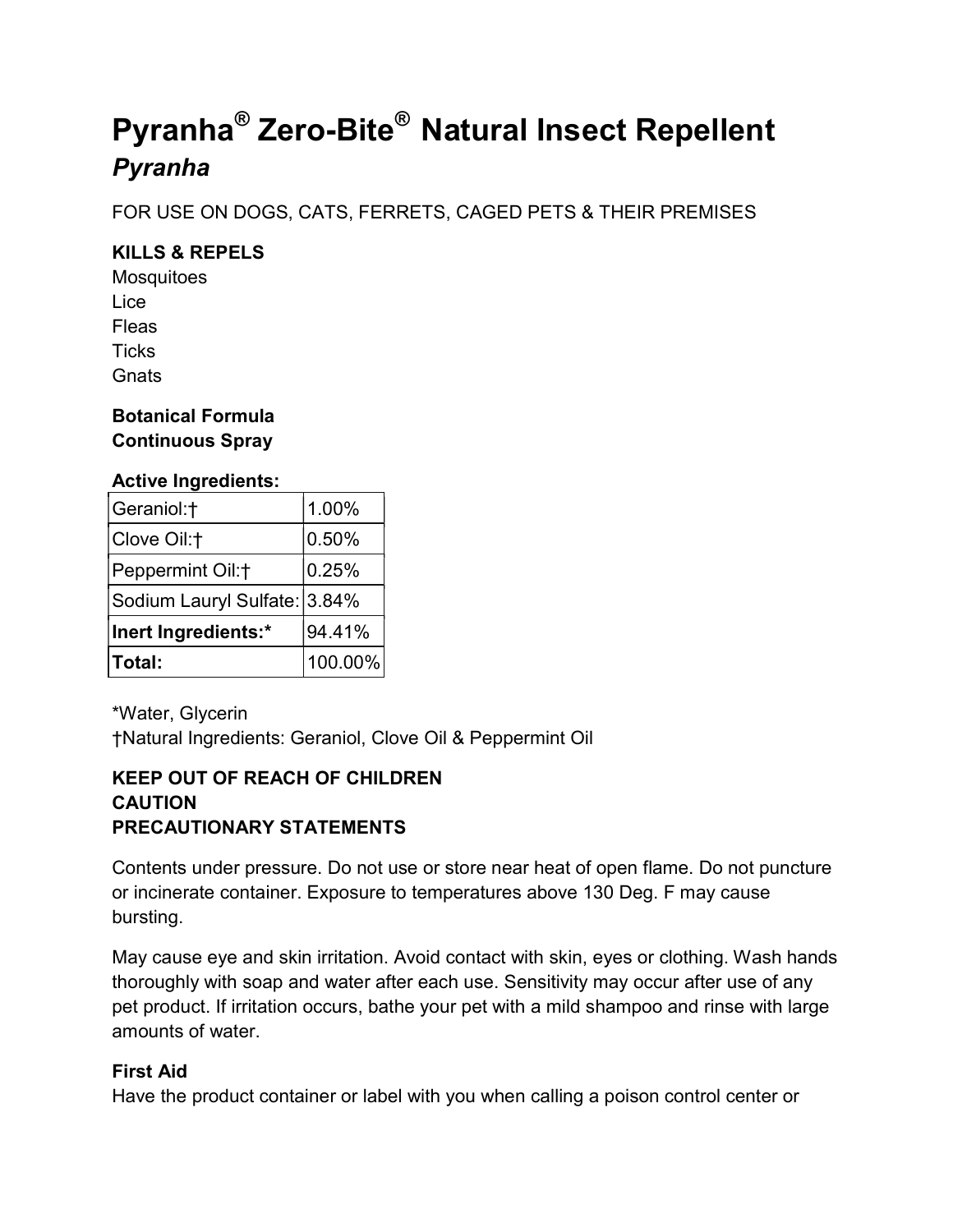doctor, or going for treatment. For additional information (including health concerns, medical emergencies or pesticide incidents), you may call 1-800-222-1222, twenty-four (24) hours per day, seven (7) days per week.

# If In Eyes:

• Hold eye open and rinse slowly and gently with water for 15-20 minutes.

- Remove contact lenses, if present, after the first 5 minutes, then continue rinsing eye.
- Call a poison control center or doctor for treatment advice.

#### If Inhaled:

• Move person to fresh air.

#### Storage & Disposal

Do not contaminate water, food or feed by storage or disposal.

Storage: Store in original sealed container in a cool, dry place, well-ventilated area inaccessible to children and pets.

Disposal: Non-refillable container. Do not reuse this container. Place in trash or offer for recycling if available. Never place unused product down any indoor or outdoor drain.

This Product has not been registered by the U.S. Environmental Protection Agency. Pyranha, Inc. represents that this product qualifies for exemption from registration under the Federal Insecticide, Fungicide and Rodenticide Act."

# Proven Effective!

The goodness of geraniol, clove oil and peppermint oil brings you a safe and natural insect fighter.

#### Directions For Use:

Use only in accordance with label directions and precautions.

# For Use On Dogs, Cats, Ferrets & Caged Pets:

Start spraying at the tail, moving the dispenser rapidly and making sure the animal's entire body is covered, including the legs and underbody. While spraying, fluff the hair so that the spray will penetrate to the skin. Make sure that it wets thoroughly, but do not saturate the animal. Do not spray into eyes or face. Do not contact genitalia. Do not use on animals under twelve (12) weeks old. Repeat application as necessary. Consult a veterinarian before using this product on medicated, debilitated, aged, pregnant or nursing animals.

# For Premise Use:

Thoroughly spray infested areas, pet beds, resting quarters, nearby cracks and crevices, along and behind baseboards, moldings, window and door frames plus entire